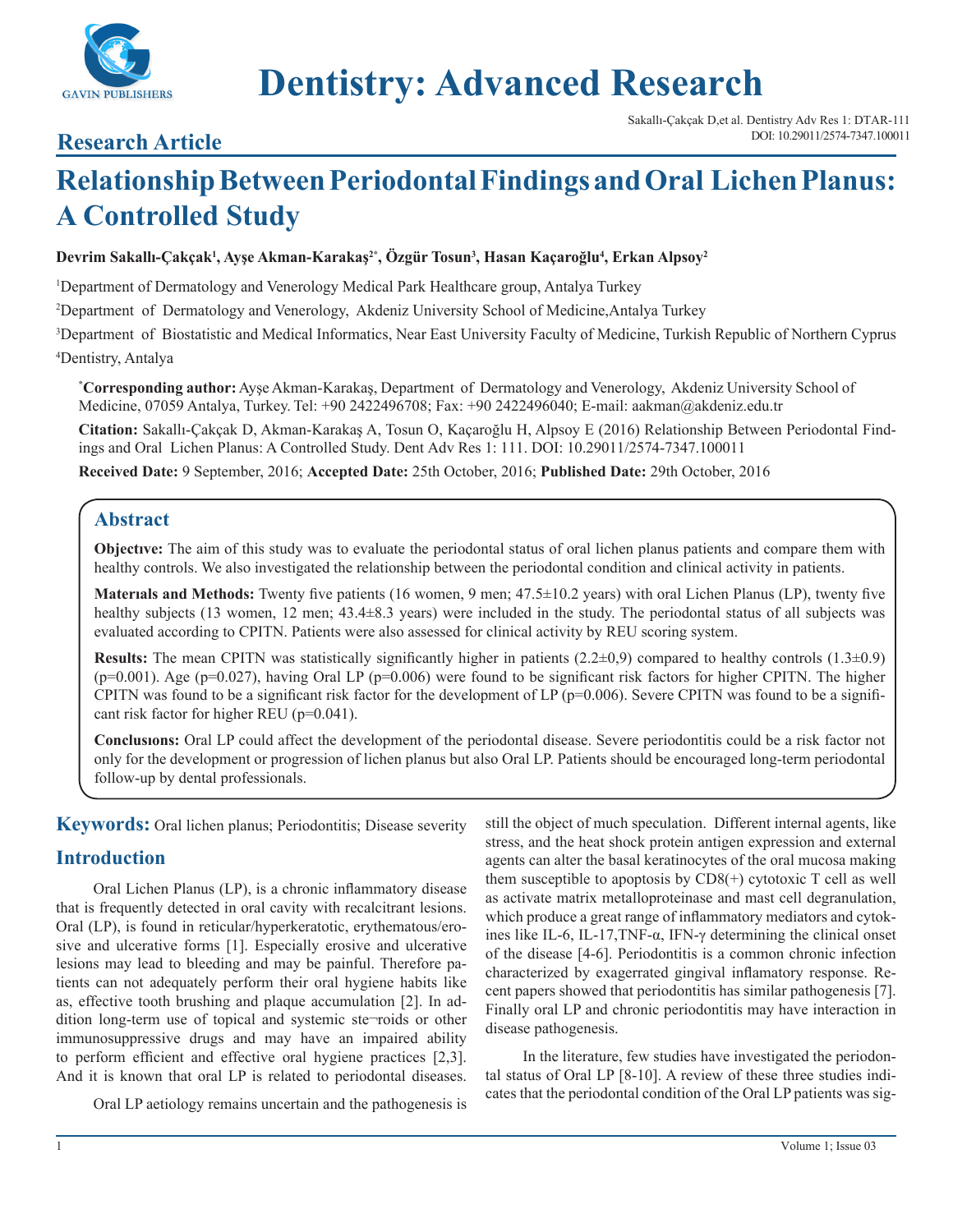nificantly worse than in the control group. Considering the effect of genetic and environmental factors on the occurrence of LP and periodontitis [11,12], it could be important to determine periodontal scores of our population. Therefore the aim of the present study was to eveluate association of periodontitis and oral lichen planus. In addition, we extended the study to determine the periodontal condition on the clinical severity of the disease in these patients.

## **Materials and Methods**

#### **Participants**

This was a hospital based case-control study. Twenty five patients (16 women, 9 men; mean $\pm$ SD age, 47.5 $\pm$ 10.2 years) with oral LP and twenty five healthy subjects (13 women, 12 men; mean±SD age, 43.4±8,3 years) were included in the study. The mean±SD duration of oral LP was 23.8±22.2 months (range 0.5-84 months). The healthy control group was selected from the patients diagnosed with skin diseases who did not have any immunosuppresive or inflammatory disorders. The most common diagnoses in the selected control group were; onychomycosis, bacterial skin diseases, rosacea, nevus. Also controls on systemic therapy for co-morbidities suggesting autoimmune background (diabetes, cardiovascular disease, hyperlipidemia, any rheumatologic condition) were excluded from the study.

Oral LP patients were also assessed for clinical activity by REU (reticular, erosive and ulcerative lesion) scoring system that was determined by Piboonniyom et al, in 2005.

The patients were also evaluated for the treatment used at the time of dental examination.

#### **Dental Examination**

The same dentist (HK) examined the dental and periodontal status of the patients and controls. To assess the periodontal condition, he used the World Health Organization (WHO) Community Periodontal İndex of Treatment Needs (CPITN) and the specially designed WHO periodontal probe with a sensing force of not >20 g (Tricamo et al, 2006). Briefly, the mouth of each patient was divided into sextants, each sextant only being examined if there were  $\geq$  teeth present and not indicated for extraction; the teeth examined were 17, 16, 11, 21, 26, 27, 47, 46, 41, 31, 36, 37; for each sextant we recorded the highest index found according to the following score: 0, health periodontal conditions; 1, gingival bleedings; 2, calculus detected during probing; 3, periodontal pockets 4- to 5-mm depth; and 4, deep periodontal pockets ≥6 mm depth. The periodontal condition of every patient was reported as the worst sextant CPITN condition. The number of carious teeth were also recorded. The patients and healthy controls were questioned concerning the daily frequency of tooth brushing and the use of dental floss by the dentist.

#### **Statistical analysis**

We used analysis of Mann - Whitney U and chi- square test (Pearson and Fisher's exact test) to compare the age, gender, CPITN, the number of carious teeth and the daily frequency of tooth brushing, the presence of prosthesis of the cases and controls. Linear logistic regression analysis was used to determine the factors affecting severe CPITN score. Mucosal lesion, as categorical variables and age and the daily frequency of tooth brushing as numeric variables were included in the logistic regression analysis. The logistic regression analysis was used to determine the factors affecting having lichen planus and gender, the presence of prosthesis as categorical variables and age, the number of carious teeth, the daily frequency of tooth brushing and CPITN as numeric variables were included. The logistic regression analysis was also used to determine the factors affecting higher REU (REU≥8) in BD; the presence of prosthesis and the daily frequency of tooth brushing and CPITN as numeric variables were included.

### **Results**

During the study enrollment period 25 patients with oral LP and 25 age and gender matched controls were included this study. The mean CPITN was statistically significantly higher in patients with LP( $2.2\pm0.9$ ) compared to healthy controls  $(1.3\pm0.9)$  ( $p=0.001$ ). In addition, there was a significant relationship between the CPITN values and disease duration ( $r=0.395$ ,  $p=0.05$ ). The number of the carious teeth were not statistically different between in LP patients  $(4.7\pm3.3)$  and healthy subjects  $(4.2\pm2.8)$ . There was no statistically significant difference for the age and gender between the groups. We obtained no difference with respect to the presence of prosthesis and the daily frequency of tooth brushing (Table 1). None of the patients and controls were using dental floss regularly. There was no significant difference for REU score between the receiving treatment and not receiving treatment groups (p=0.083). Twelve patients with LP (60%) had oral lesions at the time of the periodontal examination. However, no statistically significant difference was observed between the patients with oral lesions  $(2.1\pm0.6)$  and patients without oral lesions  $(2.2\pm 1.1)$  (p=0.736) in the mean CPITN.

|                                                                              | <b>OLP</b><br>$(n=25)$ | <b>Controls</b><br>$(n=25)$ | р       |
|------------------------------------------------------------------------------|------------------------|-----------------------------|---------|
| Age (Year)                                                                   | $47.5 \pm 10.2$        | $43.4 \pm 8.3$              | 0.059   |
| Women, $n$ $\left(\frac{9}{6}\right)$<br>Men, $n$ $\left(\frac{9}{6}\right)$ | 16(64)<br>9(36)        | 13(52)<br>12(48)            | 0.390   |
| $CPITN*$                                                                     | $2.2\pm 0.9$           | $1.3 \pm 0.9$               | < 0.001 |
| The number of carious<br>teeth                                               | $4.7 \pm 3.3$          | $4.2 \pm 2.8$               | 0.673   |
| The presence of pros-<br>thesis<br>Present, $n$ $(\frac{9}{6})$              | 11(44)                 | 10(40)                      | 0.774   |
| Absent, $n$ $\left(\frac{9}{6}\right)$                                       | 14 (56)                | 15(60)                      |         |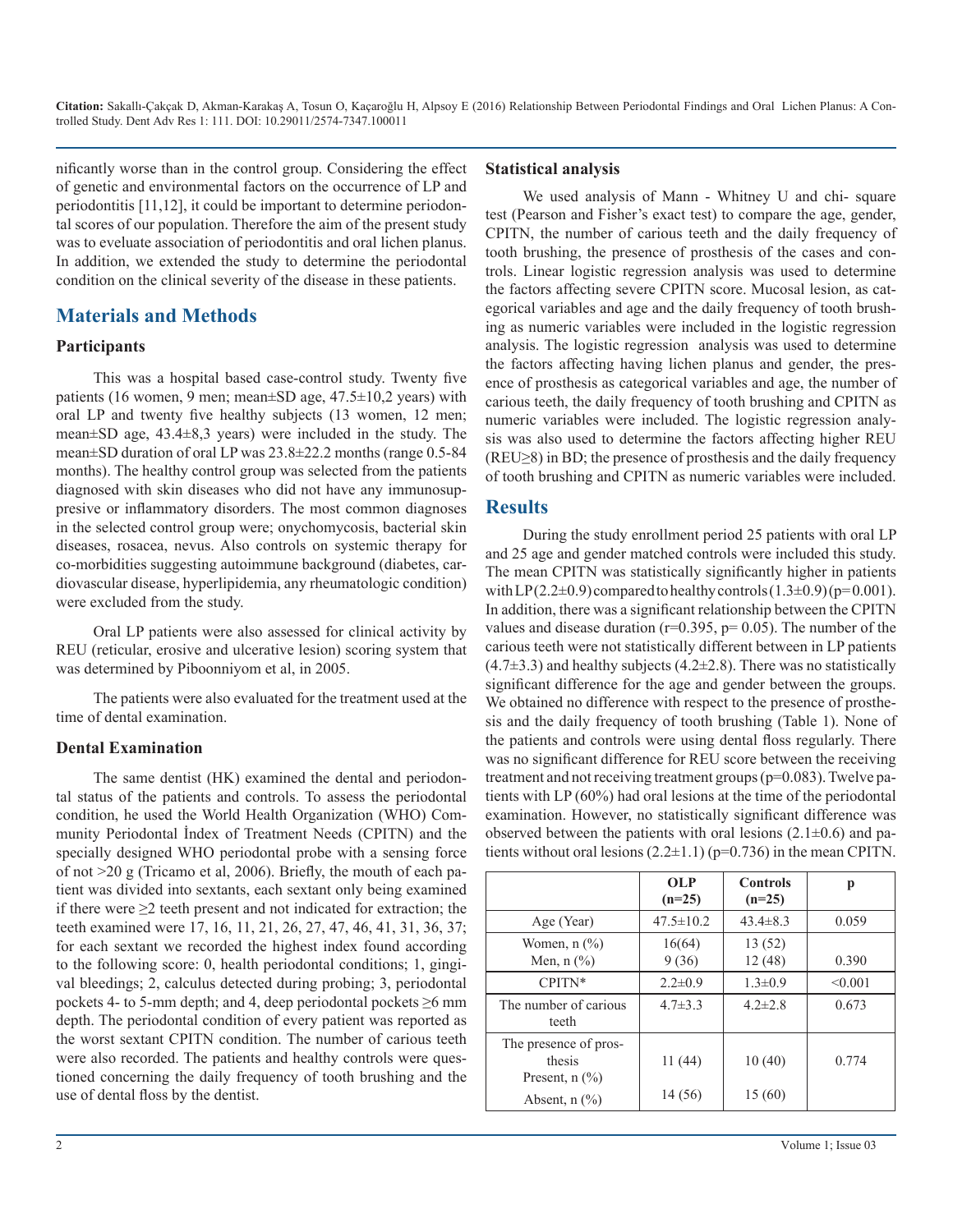**Citation:** Sakallı-Çakçak D, Akman-Karakaş A, Tosun O, Kaçaroğlu H, Alpsoy E (2016) Relationship Between Periodontal Findings and Oral Lichen Planus: A Controlled Study. Dent Adv Res 1: 111. DOI: 10.29011/2574-7347.100011

| The daily tooth brushing<br>(Number/day) | $1.4 \pm 1.0$ | $4\pm 0.9$ | ) 992 |
|------------------------------------------|---------------|------------|-------|
|------------------------------------------|---------------|------------|-------|

\* CPITN= Community Periodontal Index of Treatment Needs

**Table 1:** Demographic and oral health characteristics of the study groups.

The mean REU score in the LP group was 8.9±3.4. The results of linear logistic regression analysis of the factors affecting the severe CPITN are presented in Table 2. Age  $(p=0.027)$ , having oral LP (p=0,006) were found to be significant risk factors for higher periodontal severity scores. The results of the logistic regression analysis of the factors affecting having lichen planus are summarized in Table 3. The higher CPITN was found to be a significant risk factor for the development of lichen planus (p=0.006). The results of the logistic regression analysis of the factors affecting higher REU in oral LP are presented in Table 4. Severe CPITN was found to be a significant risk factor for higher REU in oral LP (p=0.041).

|                             | $B(95\% \text{ CI})$   |       |
|-----------------------------|------------------------|-------|
| Age                         | 0.032(0.004:0.006)     | 0.027 |
| The daily tooth<br>brushing | $-0.050(-0.323:0.223)$ | 0.713 |
| Oral lesion                 | 0.750(0.225:1.274)     | 0.006 |

\* Community Periodontal Index of Treatment Needs

|                            | B        | S.E.  | p     | <b>OR</b> |       | $95.0\%$ C.I. for<br><b>OR</b> |
|----------------------------|----------|-------|-------|-----------|-------|--------------------------------|
|                            |          |       |       |           | Lower | Upper                          |
| $CPTIN*$                   | 1.124    | 0.409 | 0.006 | 0.325     | .006  | .325                           |
| Number of<br>carious teeth | $-0.022$ | 0.112 | 0.842 | 0.978     | .842  | .978                           |
| Presence of<br>prosthesis  | 0.412    | 0.699 | 0.555 | 1.510     | .555  | 1.510                          |
| Constant                   | 1.929    | 0.868 | 0.026 | 6.882     | .026  | 6.882                          |

**Table 2:** Lineer regression evaluating CPITN\* in study group.

\*The community periodontal index of treatment needs.

**Table 3:** Logistic regression analysis for having Lichen planus.

|                             | B        | S.E.  | p     | <b>OR</b> | 95.0% C.I. for<br><b>OR</b> |         |
|-----------------------------|----------|-------|-------|-----------|-----------------------------|---------|
|                             |          |       |       |           | Lower                       | Upper   |
| The daily<br>tooth brushing | $-.531$  | .733  | 0.469 | .588      | .140                        | 2.474   |
| $CPITN**\geq 2$             | 3.167    | 1.550 | 0.041 | 23.725    | 1.138                       | 494.733 |
| Presence of<br>prosthesis   | $-1.884$ | 1.615 | 0.244 | .152      | .006                        | 3.606   |
| Constant                    | $-1.790$ | 1.260 | 0.156 | .167      |                             |         |

\* REU= Reticular, Erosive and Ulcerative lesion in scoring system for oral lichen planus

\*\*CPITN= Community Periodontal Index of Treatment Needs

**Table 4:** Logistic regression analysis for higher REU\* (REU≥8) in lichen planus patients.

#### **Discussion**

This case-control study provides evidence that oral LP patients have a higher risk of periodontitis and in addition oral LP patients with severe lesions have higher CPITN scores.

Our first results showed that periodontal status is worse in oral LP, and worsened with increasing disease duration. Pontikas A investigated periodontal status in 40 patients diagnosed with gingival lichen planus and another mucocutaneous disorder in 2002. In their study, statistically significant differences were found in lichen planus patients regarding clinical attachment levels ≥4 mm, recession, bleeding on probing, plaque scores, gingival index scores (unpublished data). This study was mentioned in Tricamo et al's study. Recent articles demonstrated that periodontal status was worse in Oral LP patients if compared with healthy controls [8-10]. In addition to these studies, our second results indicate that having oral LP and older age could affect the development of the periodontal disease. Therefore, severe periodontal disease could be developed on the inflammatory mocosal environment as time goes on [13].

Also systemic treatments (corticosteroids, acitretin, cylosporine e.g.) may affect oral health negatively and may alter host defences [3]. However, in our study, CPITN was not higher in those patients treated with immunosuppressive agents compared with those not receiving any treatment at all.

Current data implicate that oral health might be an important factor in the pathogenesis of oral lichen planus. In our study group, third result indicate that there was a relationship between severe periodontitis and oral LP according to the logistic regression analysis. It can be speculated that oral LP might develop after the periodontitis. Recently, investigators have showed that periodontitis induced elevations of inflammatory mediators and acute phase proteins may play a role in the development of a various systemic diseases such as Behçet's disease, diabetes mellitus, atherosclerosis, rheumatoid arthritis [7,14-16]. Oral LP might aggravate the inflammatory response and induce to devolope and progress of periodontitis. Oral LP patients are more likely to be infected many microorganisms. Ertuğrul et al [17], showed that oral LP patients with chronic periodontitis have higher periodonto-pathogenic microorganisms than healty patients with perioodontitis and gingivitis. This reveals that periodontal diseases progress more severely in oral LP patients.

It is currently recognized that both periodontitis and oral LP when sufficiently severe or after sufficient duration of disease, are associated with systemic inflammation characterized by elevated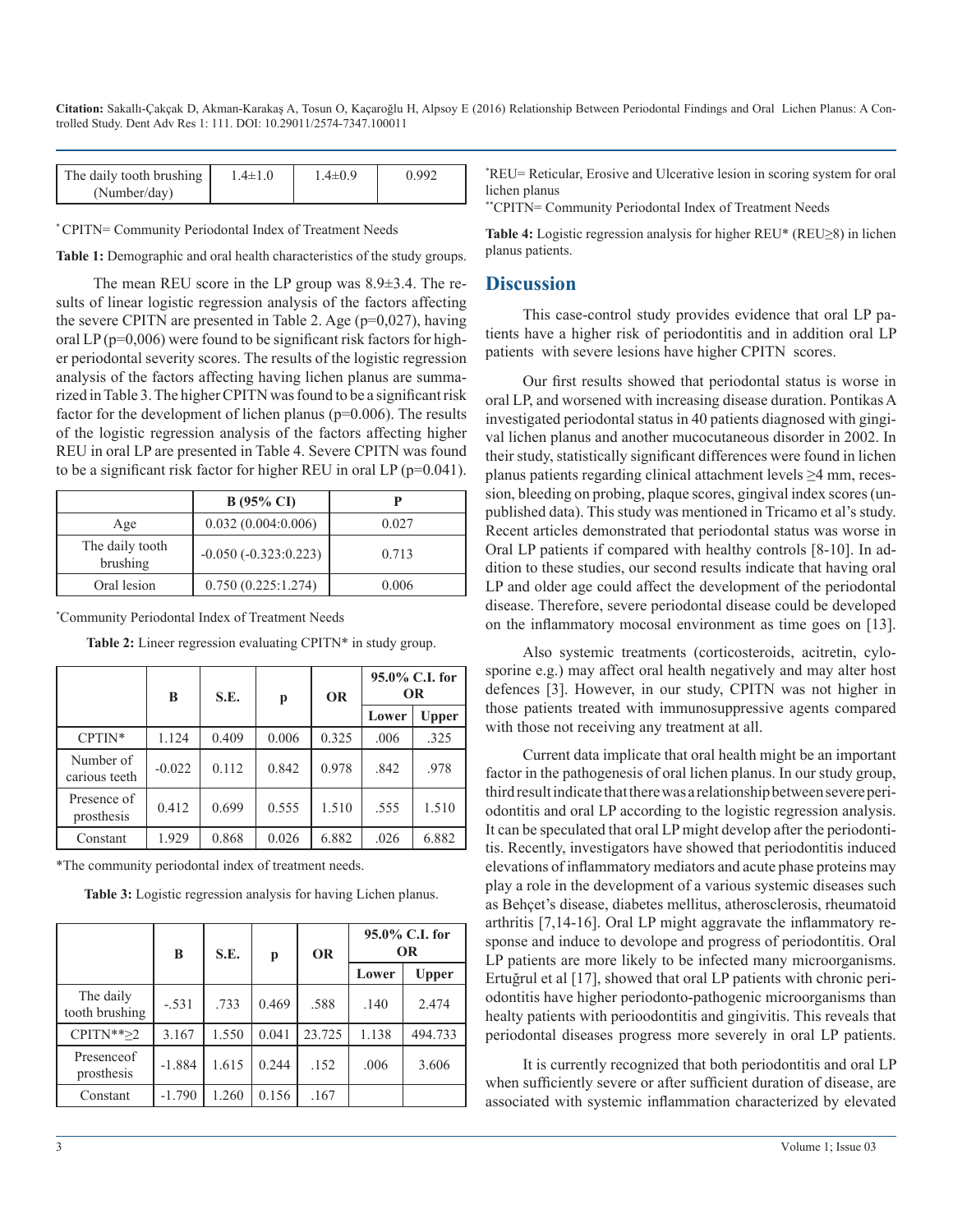**Citation:** Sakallı-Çakçak D, Akman-Karakaş A, Tosun O, Kaçaroğlu H, Alpsoy E (2016) Relationship Between Periodontal Findings and Oral Lichen Planus: A Controlled Study. Dent Adv Res 1: 111. DOI: 10.29011/2574-7347.100011

circulating levels of acute-phase proteins notably C-Reactive Protein (CRP) and other biomarkers and mediators of inflammation (e.g., interleukin [IL]-6, [IL]-17, TNF- alfa, IFN- gamma and tissue destruction (e.g., MMP-9) [18,4,7]. It is believed that oral bacterial antigens, including heat shock proteins that are produced in bacteria in periodontitis, may be related to secondary disease [19,20]. Recent papers showed that heat shock proteins may have role in the oral LP pathogenesis [5] Our data showed that severe periodontitis could be a significant risk factor not only for the development of lichen planus but also oral LP. Therefore, this result support the notion that lichen planus should be evaluated as an systemic disorder.

In addition, we extended our research to analyse the periodontal findings of patients according to the clinical severity. Furthermore, our fourth result show that CPITN correlate with clinical severity of oral LP. It is probably that damaged oral mucosa in severe periodontitis might effect the basal membrane to stimulate the development and progression of oral LP. However, because of possible different variables in the development of the two conditions, the cause and effect relationship between periodontitis and oral LP might also be far from established. Wang H, et al showed that IL-17 level is higher in chronic periodontitis and oral LP patients than only periodontitis and oral LP patients.The treatment of periodontitis can improve the clinical features and painful symptoms of oral LP.

Certain limitation exist which may have influenced this study. Firstly the control sample was selected from hospital outpatient-treated population, instead of the general population. This may have introduced a selection bias. Secondly periodontitis and oral LP were evaluated at the same time, it was not possible to determine which one started first. Therefore, we cannot conclude that periodontitis is a significant risk factor for the development of oral LP as we were only able to examine the periodontal status about 2 years after the onset of the disease.

Overall this case control study showed that oral LP patients have a higher periodontitis scores and it can be related to clinical severity. It is possible that information regarding the periodontal health status of patients with oral LP would lead to a more comprehensive understanding of the disease and facilitate development of a successful method of treatment. Furthermore, a new view, alternative and preventative treatment methods may be developed in the future and prospective studies should evaluate, whether clinical improvement of oral LP leads to the amelioration of periodontitis or whether treatment of periodontitis may lead to better response to OLP treatment.

In any case, this study provides evidence that OLP patients should be informed about the risk of periodontitis, and closely followedup by dentists for the adequate and early treatment of periodontitis.

#### **References**

- 1. Piboonniyom SO, Treister N, Pitiphat W, Woo SB (2005) Scoring system for monitoring oral lichenoid lesions: A preliminary study. Oral Surg Oral Med Oral Pathol 99: 696-703.
- 2. Tricamo MB, Rees TD, Hallmon WW,Wright JM, Cueva MA, et al. (2006) Periodontal status in patients with gingival mucous membrane pemphigoid. J Periodontol 77: 398-405.
- 3. Mumcu G, Ergun T, Inanc N, Fresko I, Atalay T, et al (2004) Oral health is impaired in Behcet's disease and is associated with disease severity. Rheumatology 43: 1028-1033.
- 4. Lu R, Zhang J, Sun W, Du G, Zhou G (2015) Inflammationrelated cytokines in oral lichen planus: an overview. J Oral Pathol Med 44: 1-14.
- 5. Payeras MR, Cherubini K, Figueiredo MA, Salum FG (2013) Oral lichen planus: focus on etiopathogenesis. Arch Oral Biol 58: 1057-1069.
- 6. Wang H, Han Q, Luo Z, Xu C, Liu J, et al. (2014) Oral lichen planus may enhance the expression of Th17-associated cytokines in local lesions of chronic periodontitis. Clin Oral Investig 18: 1647-1654.
- 7. Payne JB, Golub LM, Thiele GM, Mikuls TR (2013) The Link Between Periodontitis and Rheumatoid Arthritis: A Periodontist's Perspective. Curr Oral Health Rep 2: 20-29.
- 8. Azizi A, Rezaee M (2012) Comparison of periodontal status in gingival oral lichen planus patients and healthy subjects. Dermatol Res Pract 2012: 561232.
- 9. López-Jornet P, Camacho-Alonso F (2012) Periodontal conditions in patients with oral lichen planus: a pilot study. Quintessence Int 43: 147-152.
- 10. Ramón-Fluixá C, Bagán-Sebastián J, Milián-Masanet M, Scully C (1999) Periodontal status in patients with oral lichen planus: a study of 90 cases. Oral Dis 5: 303-306.
- 11. Carrozzo M, Uboldi de Capei M, Dametto E, Fasano ME, Arduino P, et al. (2004) Tumor necrosis factor-alpha and interferon-gamma polymorphisms contribute to susceptibility to oral lichen planus. J Invest Dermatol 122: 87-94.
- 12. Jin X, Wang J, Zhu L, Wang L, Dan H, et al. (2012) Association between -308 G/A polymorphism in TNF-a gene and lichen planus: A meta-analysis. Journal of Dermatological Science 68: 127-134.
- 13. Akman A, Kaçaroğlu H, Yılmaz E, Alpsoy E (2008) Periodontal status in patients with pemphigus vulgaris. Oral Dis 14: 640-643.